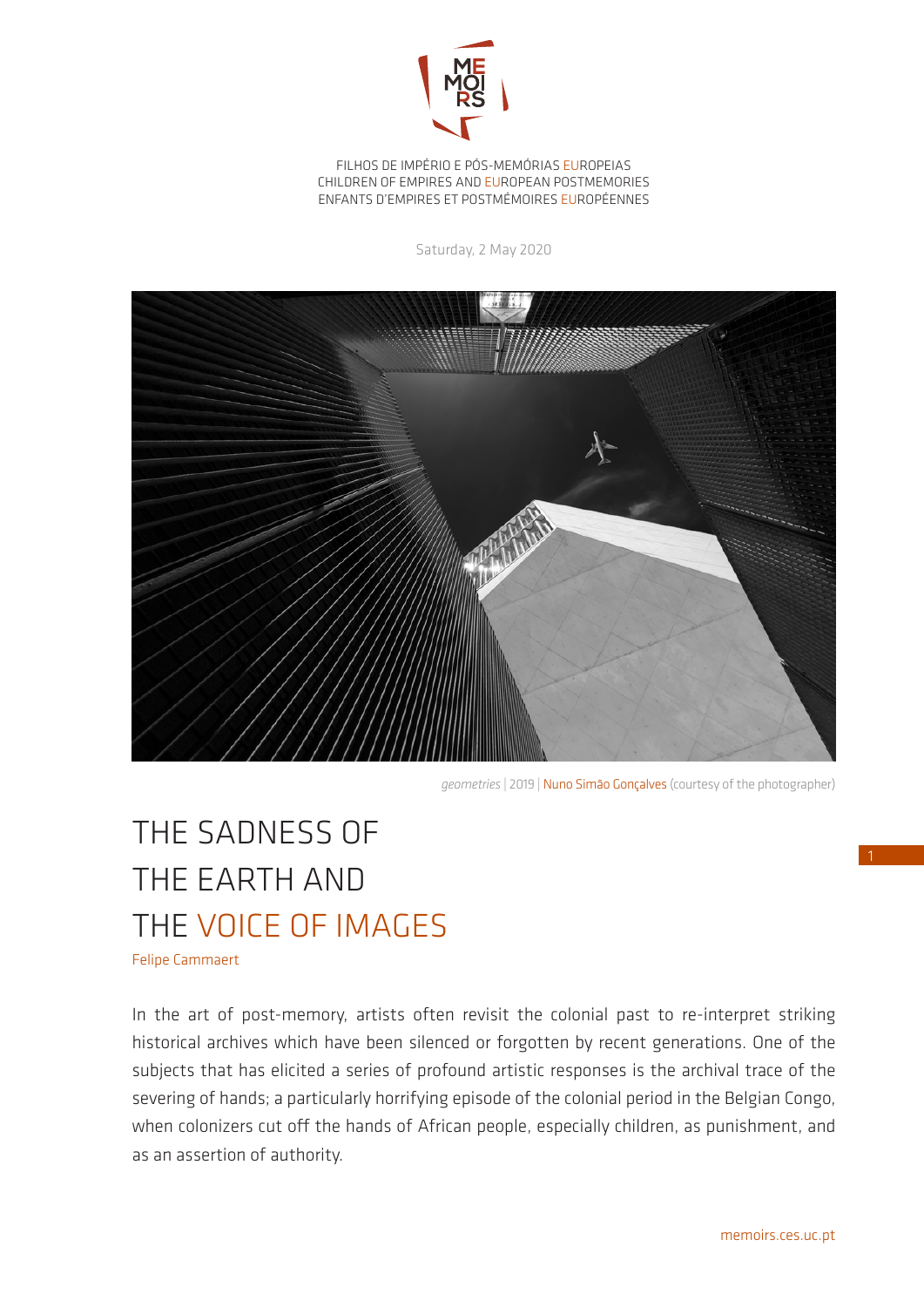

Among the various works of art that have critically re-staged this history has been the exhibition by the French-Algerian artist Adel Abdessemed, *[Le chagrin des belges](https://dvirgallery.com/exhibition/le-chagrin-des-belges/)*, in the DVIR gallery in Brussels, between the 1<sup>st</sup> and 14<sup>th</sup> April 2018. That exhibition was perhaps one of the most powerful and poignant examples of the reappropriation of colonial history by art. In a series called ["Feux"](https://www.adelabdessemed.com/oeuvres/feux/), Abdessemed reproduced images of severed hands, exposing the brutality and force of this colonial practice. On one side, in six lime wood doors, the artist reproduced historical images of mutilated children. The engraved images were then charred and burnt. On the other side, the same work included a set of 84, life-sized wooden hands, also charred and laid on the floor, in a clear allusion to the colonial period. Making up the rest of the series, and bringing a certain kind of relief to the viewer of the exhibition, were two large blackened spheres more than two metres in circumference. They recalled two universes (the Western and the African?) totally consumed by the same fire that reduced the victims of the severing of hands to charcoal.

If in the visual arts the effect for the spectator is frightening, so too in literature can the episode of the severing of hands be chilling. In his book *[Congo](https://www.actes-sud.fr/node/49048)* (2012), the French writer Éric Vuillard starts from detailed historiographic and documentary research to trace the origins of the colonial domination of this African territory while critically describing the practices and abuses of colonial exploitation (1). However, as is the case in all of his books, what interests the writer is not official history, but the details of the specific context in which things took place. His critique of history consists in making great figures ridiculous, exposing them for what they publicly lacked: the merest speck of humanity (2).

In *Congo*, Vuillard (who has no biographical connection with Belgian colonization) approaches the European colonial memory through an imaginary portrait of behind-the-scenes politics at the pivotal moment of the Conference of Berlin in 1884 (3). Historical figures like king Leopold II, the mercenary explorer Stanley, and Léon Fiévez, responsible for establishing the practice of severing hands, are represented with the utmost cruelty. "I bring them to life to show them off like monkeys in a circus, great victorious monkeys in an ocean of misery", writes the author in a prefatory note (p.9). In this way the French writer creates a universe that is at once real and false, in which the memory of colonialism is the object of an *a posteriori*  judgement. The central chapter of *Congo* is called "The sadness of the Earth". In it, Vuillard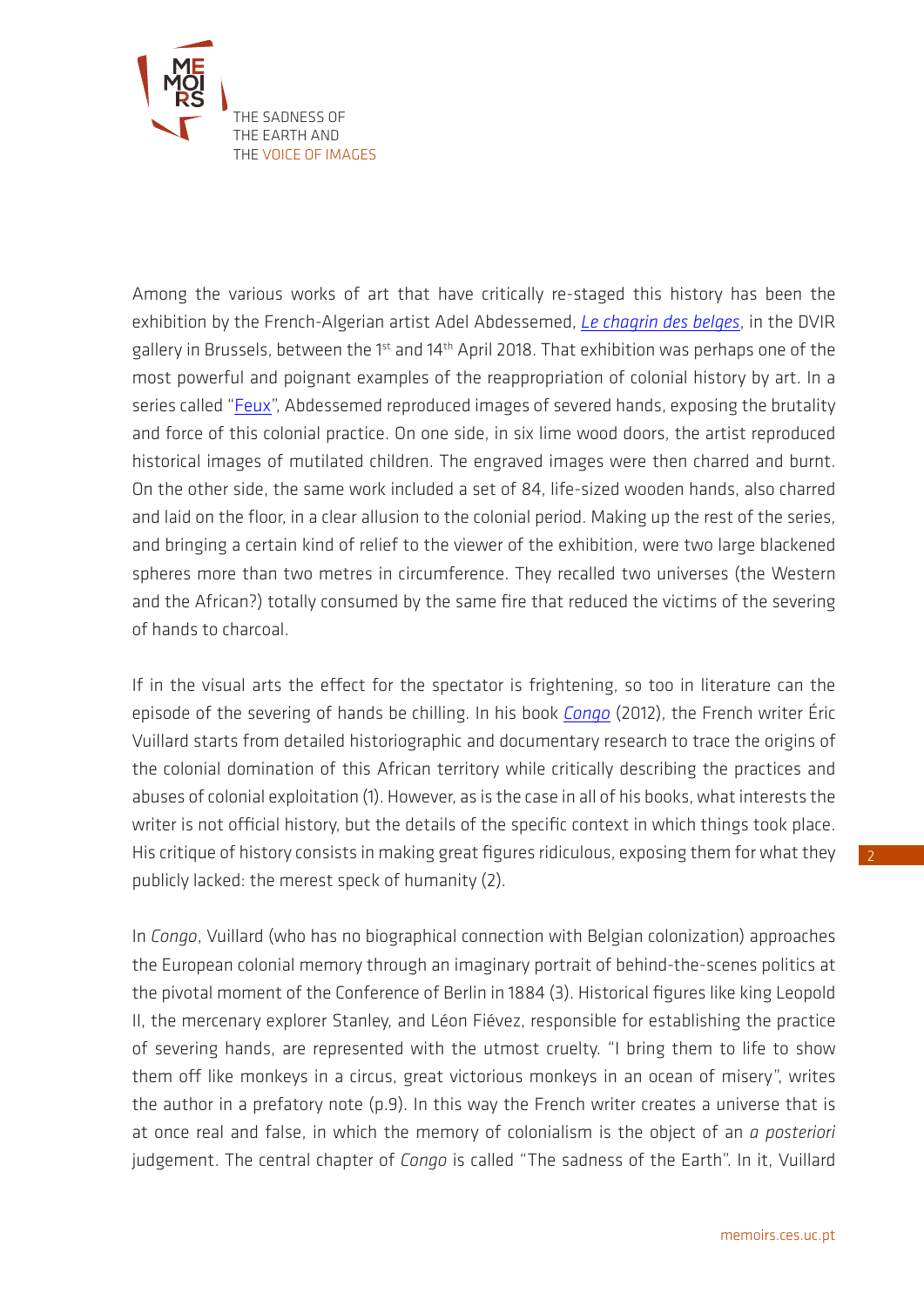

refers to the geographical conference that king Leopold II organized in the Laeken palace in 1876, which resulted in the creation of the "International African Association". This entity, that theoretically had philanthropic ends, was in reality nothing more than a tool for the most barbarous colonialism.

In formal terms, this chapter works as a kind of collage of images relating to the former colony, in which the author seeks, through writing, to twist the thread of colonial history. In one of the few moments when the narrator draws back from his ironical portrait of the protagonists of this sad history, and gives himself scope as a writer, we read:

> … however, if I want to put a black Congolese man alongside these dressed-up geographers, if I want to put a basket on the seat of the carriage, and put into the basket some of the small, mutilated hands that I have seen in the most shocking photographs the world has known, who can stop me? And what if I want to screw up the portrait of General Wahis, the governor general of the independent State of Congo, and just below him, like a shaft of shadows, nail the photograph of those mutilated children that I saw in a book […] ? (p.70-71)

Starting from documenting silenced historical archives, Vuillard makes writing the place for creating another narrative. There, through the imaginary scope of fiction, a "false" private memory of the exploitation of the African continent erupts into the story. In fact, the writer's real motive is to do justice to the victims of colonial atrocities:

> Looking at these photographs of severed hands, bodies, little baskets full of knuckles and piles of palms, we are gripped by dread. Dread, but above all an immense sorrow, and that sorrow is what brings together the medals and the stumps. It is that sorrow that demands to see the carriages, the theatre boxes and all those trinkets in all those legendary photographs so that they can devour them whole (p.71)

Yet, the sorrow that the narrator feels in front of images of torture functions, in the logic of the text, as a justification for writing a different history. In his account, he counterposes these brutal images to the illusory felicity of official photographs, such as the portrait of General Wahis that he mentions. From this moment on, the writing creates a non-chronological reality, in which two types of pictorial archive co-exist in fictional space: archival images are superimposed on Vuillard's collage of hands and medals that, in 2012, recall the Belgian colonial past.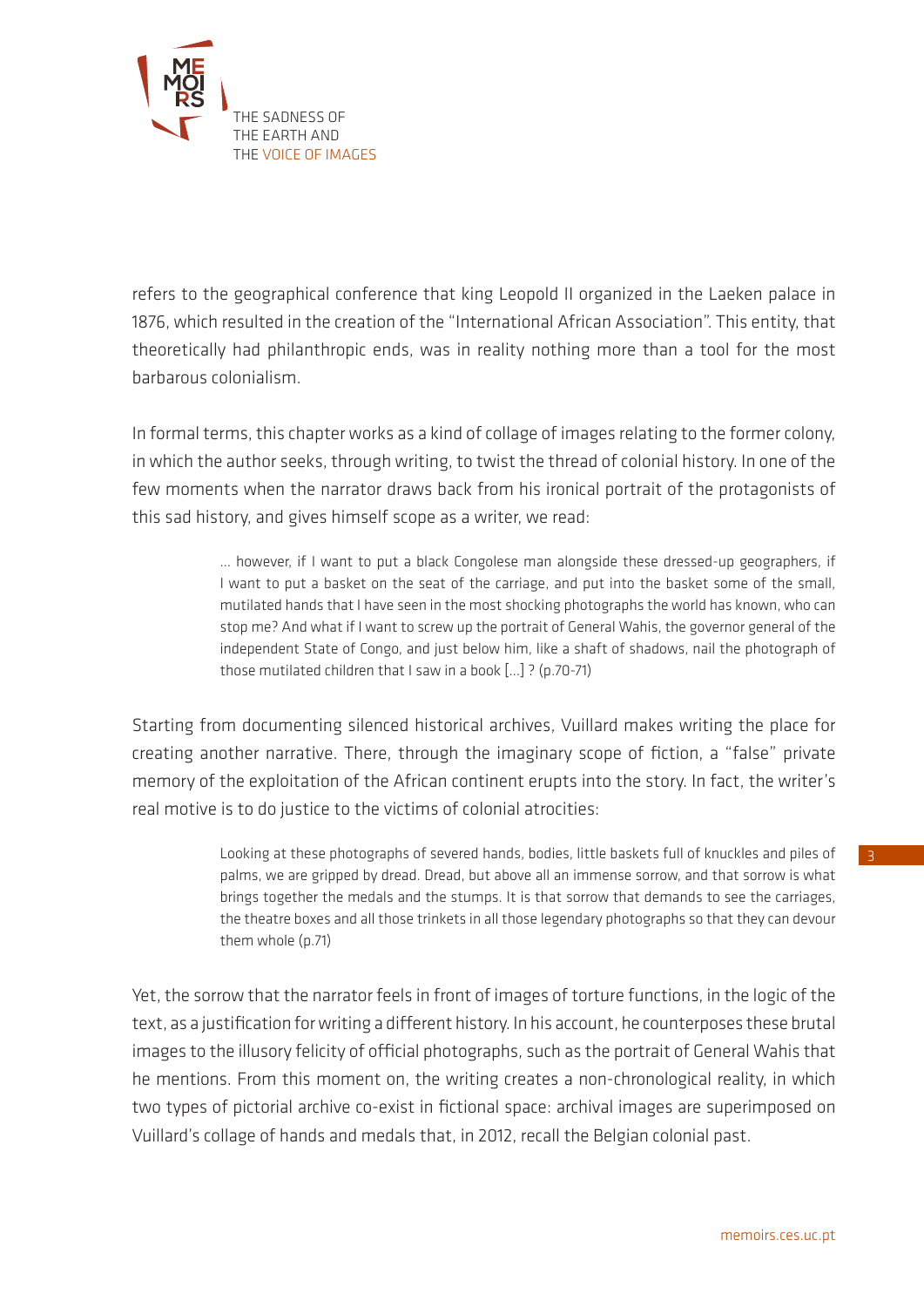

However, Vuillard is perfectly aware that his effort comes too late. It is impossible to erase the inherent violence of these historic photographs. Speaking of the children who were the victims of the horrors of Belgian colonizers, he writes:

> But little children do not devour images of the past. The images remain as they are: irresolute, trash. And they look at them, indifferently, through their paper eyes. And their paper eyes make us feel something so strong inside, something at once stifling and liberating, something that declares that our smallness is capable of enormity. (p.71-72)

Vuillard's lines about the victims bear a cultural and social culpability that the writer shares with his readers. Still, it is these "paper eyes" of the mutilated children that makes the narrator of *Congo* decide to concentrate his account on one of the children identified in the photo, a boy called Yoka:

> Head down, little Yoka screams in silence so that we tell him another story, so that we tell him, perhaps, that all this did not happen, that the Congo does not exist, that Fiévez does not exist, and that he will return at last to the river. But it can't be like that. He is still standing, in his photograph, head lowered, for a hundred years. And for a hundred years he's been waiting to be called, Yoka. He has been waiting for his name to be said out loud and the curse to be broken and to return to see his mother (p.72-73)

What Vuillard is describing is not simply the dialogue between an artist and an archival image, but above all the attempt, through fiction, to write a different history of colonization. In other words, it is the perspective of post-memory that makes the heirs of the European colonial past look at their archives; here the photographs of severed hands. In the final account, both the charcoal of Adel Abdessemed and the fiction of Éric Vuillard break the curse of the hundred years of silence that both speak of. And, in the same way, these new stories, through the revisitation of images from colonial history, in the end give a voice to Yoka, the child in the black and white photograph.